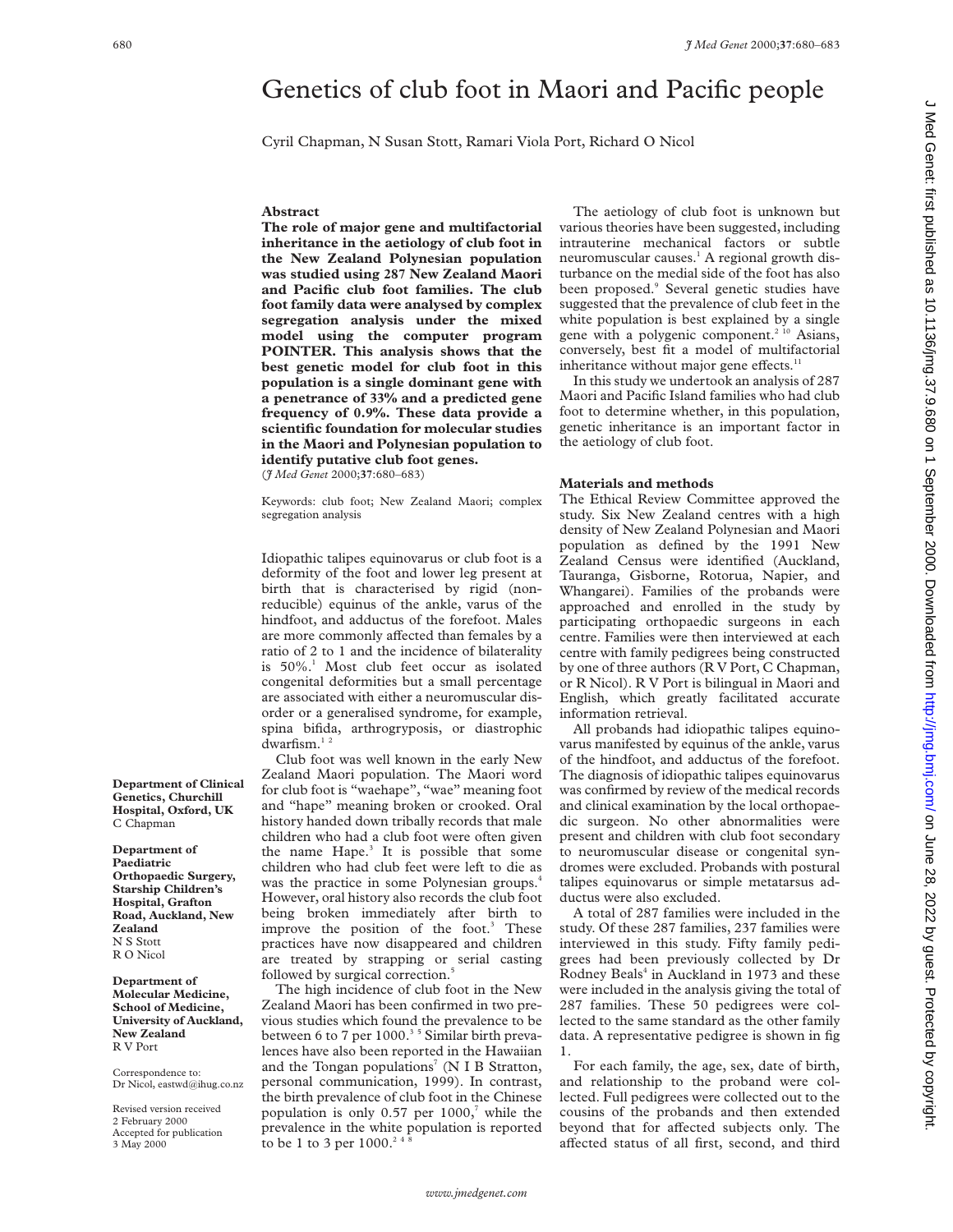

*Figure 1 Representative family pedigree.*

degree relatives of the proband was determined by interview and medical records. A positive history of club foot was based upon the presence of the typical deformity of the foot at birth and the treatment regimen.

# STATISTICAL ANALYSIS

From the family information, nuclear family information was extracted and submitted to complex segregation analysis using the POINTER computer program.<sup>12</sup> For the analysis, POINTER deals with separate sibships containing at least one affected person from the full pedigree and does not use the pedigree as a whole. Nuclear families without any affected member, therefore, do not get included in the analysis. The genetic model embodied in this program includes a multifactorial component (often termed a polygenic component) together with a single major gene. The word "major" is used to distinguish this genetic factor from the host of minor genetic factors that are assumed to contribute to the multifactorial component.

There are four genetic parameters estimated under the mixed model; the heritability (H), the gene frequency of the abnormal allele (q), the degree of dominance (d, 0.0 implies recessive, 1.0 full dominance), and the separation of the two homozygous means (t). It is assumed that there is an underlying scale of liability to club foot that is unmeasurable, but which has a threshold beyond which a person is affected. A combination of environmental factors and genetic factors contribute to the intrinsic liability to develop club foot, with the environmental factors unmeasured and random. The model can include a parameter for effects that apply in childhood but this was not estimated in this analysis as it was felt that this was not of direct relevance to a condition presenting at birth.

Under POINTER, it is necessary to specify an ascertainment model. Because of the complexity of our data ascertainment, this cannot be specified precisely. Analysis of ascertainment is a complex problem not fully resolved.<sup>13</sup>

Accordingly, we assumed incomplete selection and estimated the ascertainment probability  $\pi$ by examining the distribution of ascertained subjects among the affected subjects within sibships.<sup>14</sup> However, because of concerns about the sampling model, the analyses were also carried out using truncate selection with the ascertainment probability  $\pi$  set to 1.0, with multiple incomplete ascertainment using an ascertainment probability of 0.95, and with the estimated value.

The analysis proceeds by estimating the likelihood of the set of families under a variety of models using chi-square tests. In large sample theory, a general hypothesis can be compared with a sub-hypothesis by taking twice the difference between the logarithms of the likelihoods of the two hypotheses and assuming that they are distributed as a chi-square with degrees of freedom equal to the difference in the number of parameters estimated in the two models. Where a parameter estimate meets a boundary condition (such as the heritability being no greater than 1.0), the precise number of degrees of freedom is debated. A conservative estimate assuming the larger figure was used. As our data came from two separate collections, the parameter estimates were checked for homogeneity by comparing the sum of the logarithms of the likelihoods for the separate data sets with the likelihood when they were analysed together. Twice the difference is distributed as a chi-square with one degree of freedom.

## **Results**

## PATIENT POPULATION

The 50 Maori family trees constructed by Dr R Beals have been previously reported, $<sup>4</sup>$  but are</sup> summarised in table 1. The other 237 Polynesian sib family trees in this study were constructed with the proband originating from one of six centres around New Zealand. Of these 237 probands, 63% were male and 37% were female. The racial origin of the proband was predominantly Maori (189), but a small number of Pacific Island families were included from Samoa (15), Tonga (13), Cook Islands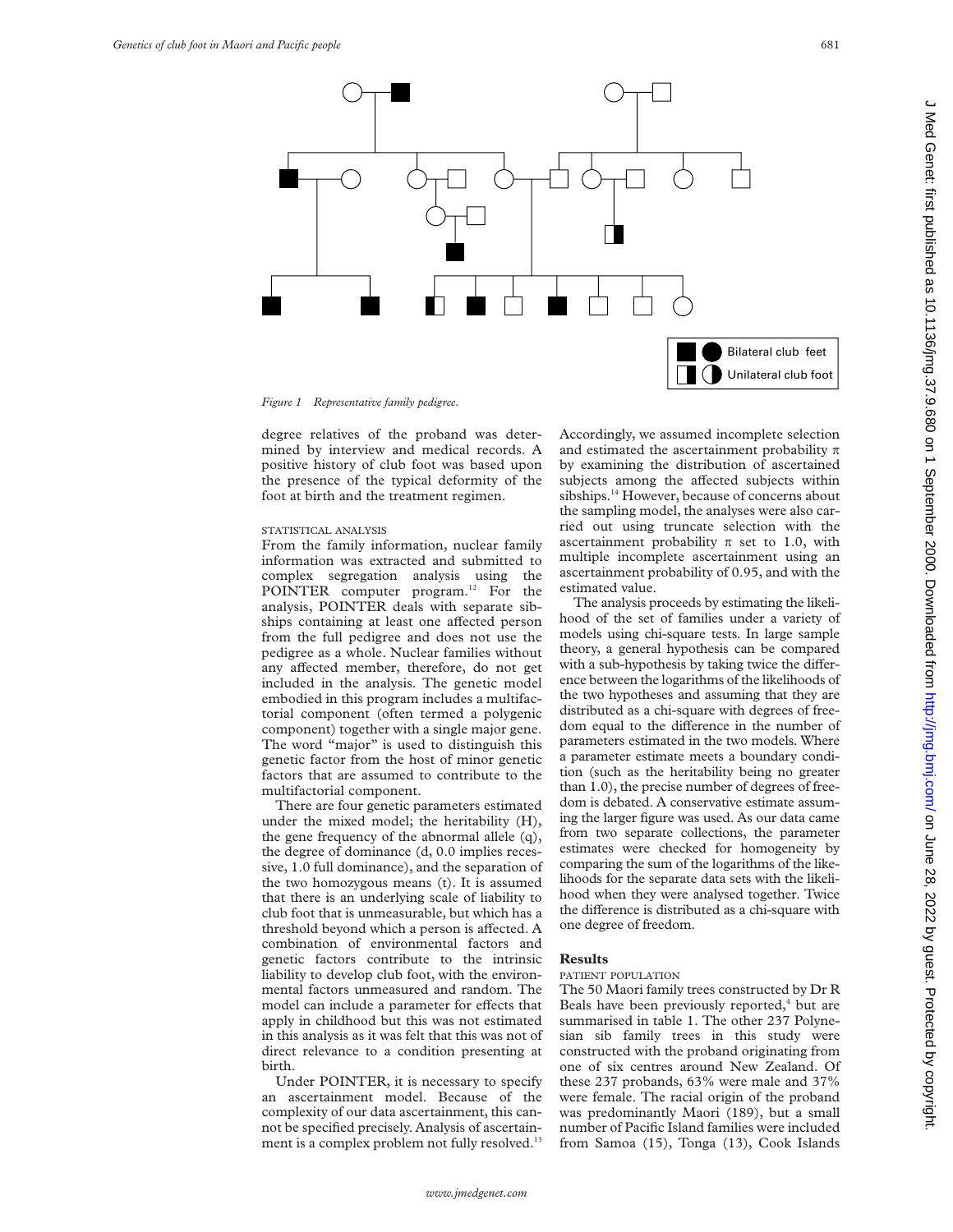*Table 1 Demographics of study population*

|                     |                                              | Beals data <sup>4</sup> Current data<br>(50 patients) (237 patients) patients) | Total (287 |
|---------------------|----------------------------------------------|--------------------------------------------------------------------------------|------------|
| Gender              |                                              |                                                                                |            |
| Male                | 31                                           | 150                                                                            | 181        |
| Female              | 19                                           | 87                                                                             | 106        |
| Site of involvement |                                              |                                                                                |            |
| Right               | 16                                           | 60                                                                             | 76         |
| Left.               | 8                                            | 40                                                                             | 48         |
| <b>Bilateral</b>    | 26                                           | 137                                                                            | 163        |
|                     | No of affected subjects per family pedigree. |                                                                                |            |
| 1                   | 10                                           | 89                                                                             | 99         |
| $\overline{2}$      | 7                                            | 65                                                                             | 72         |
| 3                   | 12                                           | 44                                                                             | 56         |
| $\overline{4}$      | 5                                            | 13                                                                             | 18         |
| >4                  | 16                                           | 26                                                                             | 42         |

| Table 2 Results of segregation analysis for all families |  |
|----------------------------------------------------------|--|
|----------------------------------------------------------|--|

| Model        | Multifactorial<br>$q = t = d = 0.0$ | Recessive<br>major gene<br>$H = d = 0.0$ | Dominant<br>major gene<br>$H=0.0$ ;<br>$d=1.0$ | General<br>model  |
|--------------|-------------------------------------|------------------------------------------|------------------------------------------------|-------------------|
| q            |                                     | 0.0077                                   | 0.0088                                         | 0.0088            |
| t            |                                     | 2.51                                     | 2.51                                           | 2.51              |
| d            |                                     | 0.0                                      | 1.0                                            | $-21.0$           |
| Н            | 0.9485                              |                                          |                                                | $\Rightarrow 0.0$ |
| $-2I_nI_n$ . | 944.89                              | 942.15                                   | 932.70                                         | 932.70            |

(13), Niue (6), and Tuvalu (1). In many families, members were from several different Pacific Island groups or had a mixed ethnicity of New Zealand Maori plus Pacific Island. We used the definition developed by the New Zealand Census Department to define the primary racial group of each family.

The 237 Polynesian family pedigrees consisted of 6846 subjects. The pedigrees ranged in size from five to 105 with average size of 29 and 84% of them included three generations or more. The average number of affected subjects per family tree was 2.4. Of the families with more than one affected member, 22 (14%) had one affected parent and 26 (17%) had one or more affected sibs.

# GENETIC ANALYSIS

From the distribution of ascertainments within sibships the ascertainment probability  $\pi$  was estimated to be 0.31. The analyses cited below use this value. Analyses using the alternative values for  $\pi$  discussed above were little different, with chi-square values very similar to those quoted. The results of the segregation analysis are presented in table 2.

A single dominant gene clearly provides the best fitting model among those shown. The chi-square value comparing the general model with the multifactorial model is 12.19 with 3 degrees of freedom (p<0.001). A recessive model is similarly rejected ( $\chi^2$ =9.45, 2 df, p<0.0.01). Estimating the likelihood of the general model for each of the two data sets (Beals's dataset and our patient data) under the dominant major gene model gives a combined −2LnL of 929.77, so that the chi-square value for homogeneity between the two data sets is 932.70-929.77, or 2.93 with 1 df  $(p=0.1)$ .

Under the dominant major gene model, the frequency of the abnormal allele is about 0.9%, with a penetrance of 33% in heterozygotes and homozygotes. This implies that about 83% of

a Vected subjects in this population will be heterozygous.

#### **Discussion**

There have been three previous studies of possible genetic factors in the aetiology of club foot among Polynesians in New Zealand. The first was undertaken in Rotorua by Veale *et al*<sup>6</sup> in 1966, who considered the birth incidence in Maori to be 6 per 1000 and found support for a multifactorial model with a heritability of 70%. At that time, complex segregation analysis under a mixed genetic model was not possible. Beals<sup>4</sup> reported on 50 families ascertained from Middlemore Hospital but was unable to test specifically for single gene effects. Cartlidge $815$  reported on the epidemiology (including family history) of club foot in the Polynesian child, but did not perform any genetic analyses. Our study supports the findings of these previous reports and shows that in the Maori and Pacific population, there is a very significant probability that club foot is caused by a single dominant gene.

The only other paper to report on a complex segregation analysis of club foot in Polynesians has been that of Yang et al.<sup>11</sup> They found support for a mixed model, with an almost fully dominant major gene with a gene frequency of 4.7% combined with a polygenic component with a heritability of 27%. This compares with our best fitting model which suggests a fully dominant major gene with a gene frequency of 0.9% and no polygenic component. Both studies provide clear support for a major gene contributing substantially to the cause of club foot in Polynesians. However, our model suggests a lower gene frequency but with a much higher penetrance. The reasons for these differences are not obvious but may relate to differences in the genetic histories of New Zealand Maori and Hawaiian Polynesians.

Complex segregation analysis has also been used in the white population to assess the possibility of genetic inheritance. A study of 143 white pedigrees in Iowa suggested a single dominant gene in combination with residual factors shared by sibs.<sup>2</sup> Wang *et al*<sup>10</sup> also found a largely dominant major gene (d=0.82) with an additional multifactorial component. Very similar findings were noted by Yang et al,<sup>11</sup> although their study was limited by the small number of white families. A fourth study, performed on 173 club foot families in Texas (including 93 white and 48 Hispanic families), found that the recessive mixed model was the best fitting model with no differences because of ethnicity.<sup>16</sup> In all these studies, the number of families with more than two involved family members was small. For example, in the study by Rebbeck *et al*<sup>2</sup> only 20 families had two or more members involved. This compares with our study in which 116 families of the 287 total have three or more members with club foot.

In summary, this study confirms the genetic background of club foot in Polynesians by using both linkage analysis and association studies. We have found that the likelihood of affected subjects carrying a copy of the gene